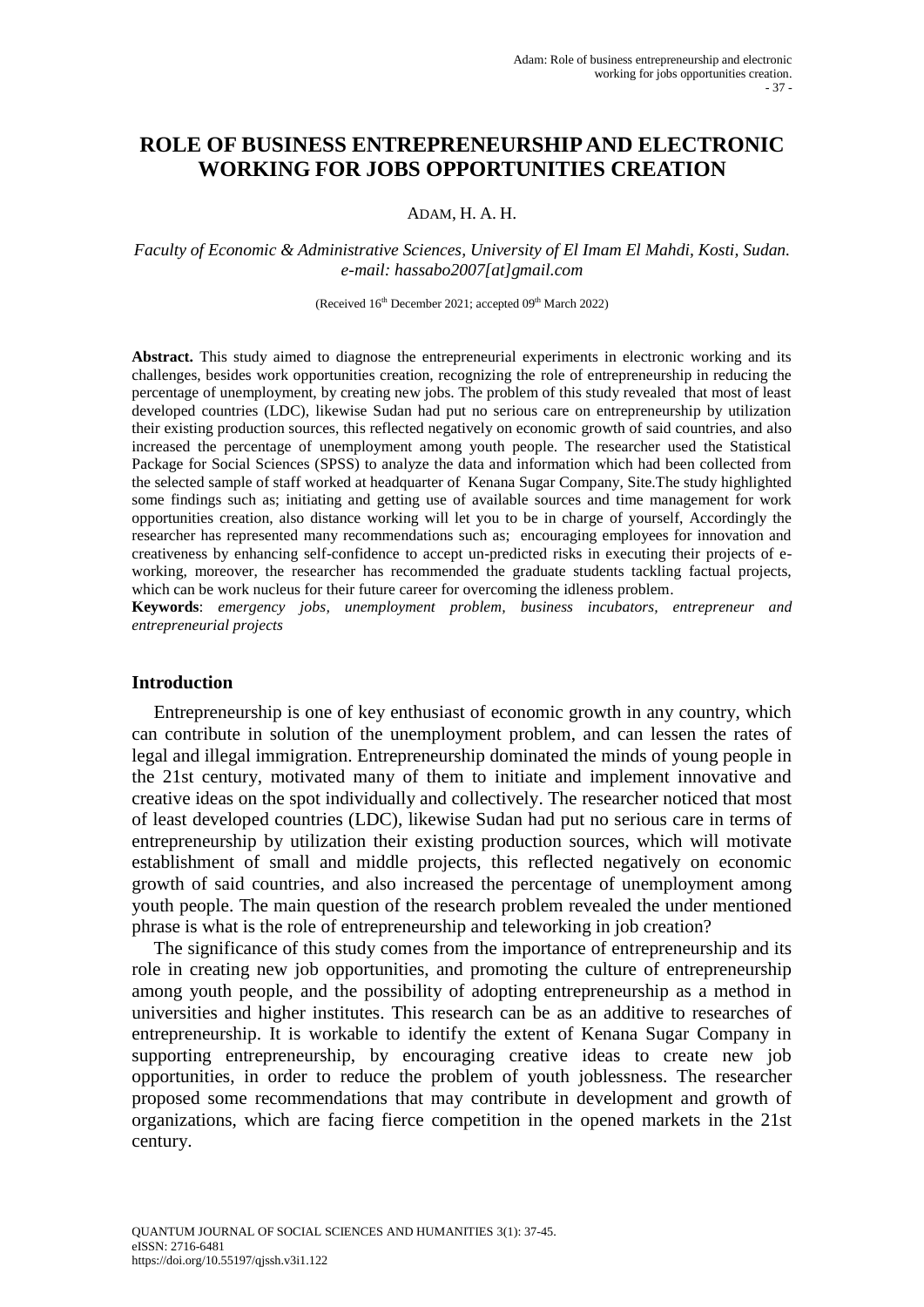The objective of the study is including: (1) recognizing the role of entrepreneurship in reducing the percentage of unemployment, by creating new jobs; (2) identifying the opportunities and challenges facing the application of entrepreneurship and e-working; and (3) reviewing some international experiments in entrepreneurship and e-working, in order to be as lessons learned from them. The main hypothesis is formulated as  $H_0$ : there is statistical significance relationship between entrepreneurship, electronic working and job creation in Kenana Sugar Company (Sudan).

## *Literature review*

## *Business entrepreneurship*

Organizations which need to achieve sustained innovation and long-term advantage in the product-market field; they should maintain a culture that encourages performance improvement. This sort of culture can also be described as a culture that promotes entrepreneurship among employees to adopt creativeness and innovation that will enable them to realize and take advantage of opportunities whenever they arise. The word entrepreneurship originates from the French verb "entreprendre", which means to undertake (Vérin, 1982). It is sometimes said that entrepreneurship originated from the discipline of economics of entrepreneurship. Entrepreneurship can thus be viewed as a regional, temporal and strategic phenomenon which alters according to its operating environment (Knight, 1987). A number of authors have shown that entrepreneurs reflect the characteristics of the period and the place in which they live (Filion, 1991). Many researchers and authors have defined entrepreneurship as follows: (1) a set of skills that contribute to the start of a new work by linking it with the ability to achieve new job opportunities (Gangi, 2015); (2) a continuous movement for life and land reconstruction, and also to represent rubber containers to be suitable for absorbing the attempts of innovators in order to improve new production methods (Mahdi, 2018); (3) entity which contribute strongly to economic development and increase national income by generating innovation, developing markets, creating jobs and introducing advanced technology to improve goods and services at local and international levels (Hirsch et al., 2010).

## *Entrepreneurship activities in Sudan*

Generally, there is no precise data available on entrepreneurial activities in Sudan. The Global Entrepreneurship Monitor (GEM) survey that provides the data on entrepreneurial activities for many countries of the world does not include Sudan. On the other hand, the Central Bureau of Statistics (CBS) in Sudan does not publish data on entrepreneurial activities or any other relevant variables for this field of study (Gangi and Mohammed, 2017). Moreover, the World Bank's Doing Business reports ranked Sudan at the bottom of the listed countries. Indeed, different studies undertaken by the World Bank reveal that entrepreneurial activities are very low compared to other countries in the region (World Bank, 2015).

## *Realism and prospects of electronic working*

The world's telecommuting spread in the late 20th century, where many individuals and companies have resorted to the use of individuals e-working from home or anywhere in the world based on the revolution of communication and information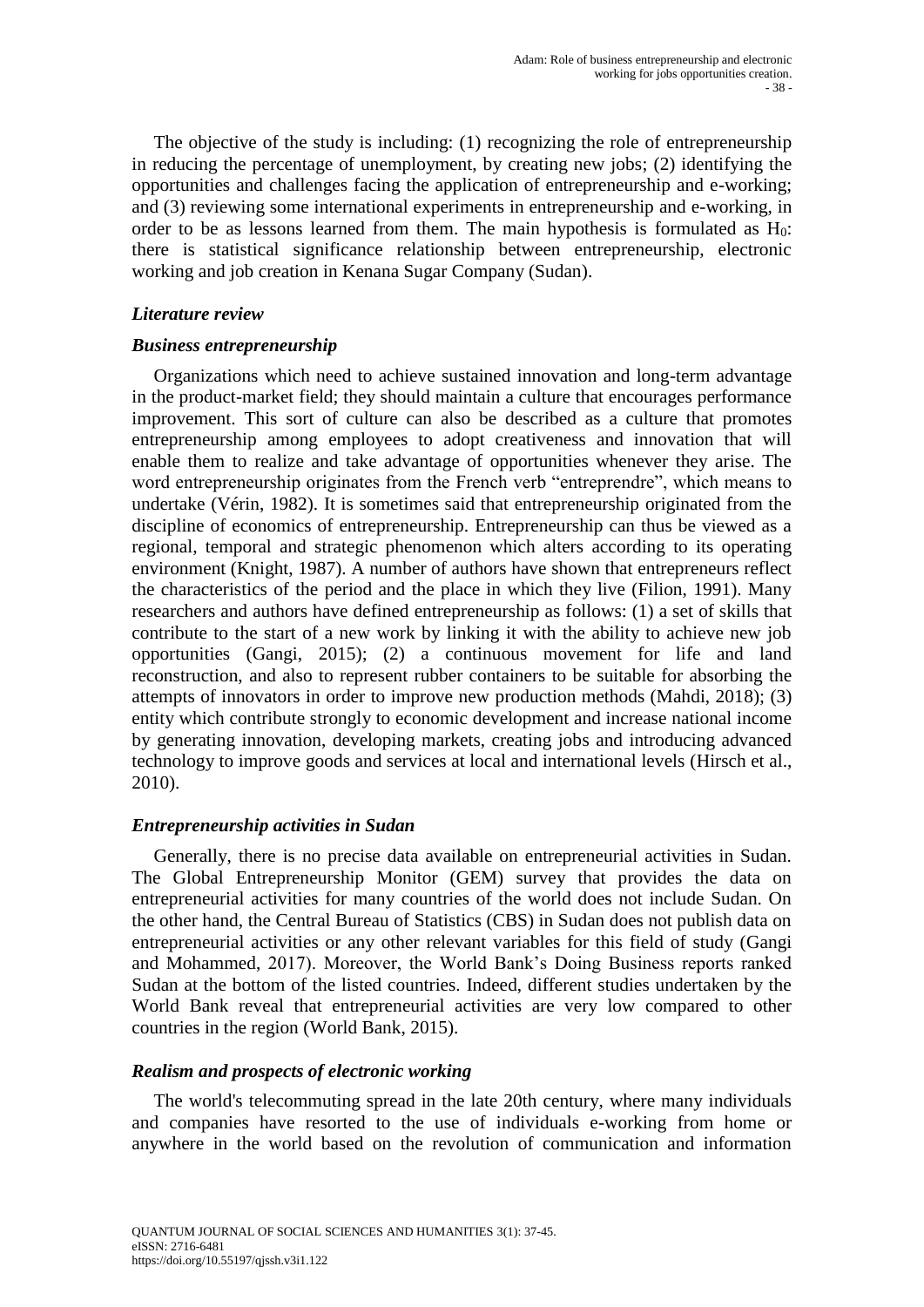technology (Rampton, 2017). E-working, as per business organizations vision will decrease the cost of production, and increase the ability of these organizations to employ the employees who have talents and innovative skills, likewise reduce employees' turnover. On the other hand, Global Workplace Analytics Company provides \$ 22,000 per year to any employee works on e-working.

## *E-working concepts*

Some researchers identified the concepts of electronic working as: (1) working away from the office or workshop, and communicating with employees through the possible means of telecommunications, through emails or through social media; (2) the concept of e-working in 1985 had linked with the work from home, as women done, which is now called the economic isolation (Jackson and Van der Wielen, 1987); (3) performing work by using information and communication technology, which are helped you to work in any isolated place (Woolgar et al., 2009).

### *Opportunities of e-working*

There are many positive opportunities for e-working, can be summarized as (Birnir, 2018): (1) flexibility of determining the work place (by cancelling the fender of time  $\&$ place): for example a person from Turkey can execute his work by communicating another person from Russia, without moving from his place and at any time; (2) flexibility of working hours, because any person can enjoy flexible work time during the day or the night, which may improve the overall balance between work and family responsibilities; (3) the electronic working can help any person to establish an exhibition for his own products: this exhibition may motivate him to create a permanent job or career in the future; (4) the people who execute electronic working they have great freedom to choose the persons who can work with them without restriction by any person; (5) freedom of choice without compliance with any person, because in traditional work, the employee complies with specific company and the employer complies with certain employees, but in e-working the worker can sign contracts with more than one company.

## *Challenges of e-working*

There are many challenges facing application of e-working, which may negatively reflect on productivity of any person, these challenges can be pointed out as (Pullein, 2018): (1) the laziness, e-working can be delayed today and executed later, but postponing of the tasks may reduce the productivity in such circumstances; (2) the competitive spirit, the absence of human interaction is one of the main challenges in eworking, because colleagues who are encouraging the competitive spirit will enhance productivity; (3) the procrastination of paying the wages, in many cases, some companies delay paying wages without appreciation and respecting for the effort of the worker, despite the completion of full task at suitable time; (4) the complex mix of tax laws and employment, these laws vary between different countries in the world owing to the minimum wages and the immigration of rare specializations, and the differences between work regulations, as well as relations and links between employees and the employer in many of the Countries.

### *Relation between e-working and entrepreneurship*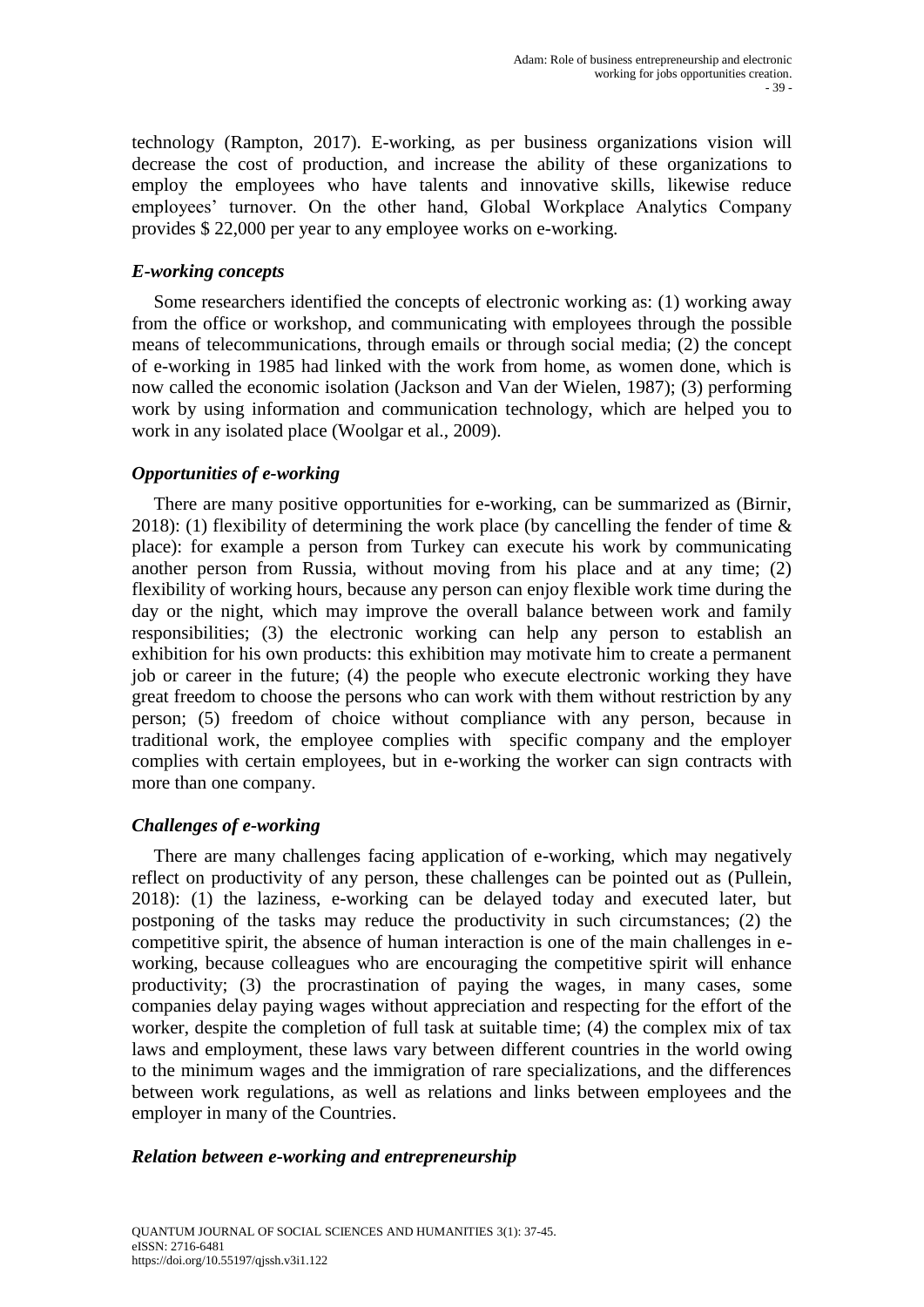The entrepreneurship usually comes from deep thinking to solve problems which are faced any community or organization, in order to discover suitable solutions for establishing entrepreneurial projects, which may develop the communities and organizations by ascertaining profits and decreasing the ratios of the unemployment among youths. The main objective of e-working is to meet market needs, by searching for career or job in the existing markets according to his specializations; the work owner has no enough money and not bears any risks may occur, but he relies on his own account and not on account of any organization or community (Viktorovich et al., 2020). The owner of e-working relies on internet by using information technology and modern communication means, and executing all processes of work far away from the main work location by himself, the entrepreneurship will help the entrepreneurs to establish their entrepreneurial projects with others, based on their innovative and creative skills by using information technology and internet as well.

## *International experiments in e-working*

Here are some international experiments in e-working, as follows:

*Automatic Inc. Company*: this Company is website Development Company which had been founded by Word Press Company, and employed about 548 staff working in 53 countries and speaking 76 languages, the capital of this company was US \$ 1.16 billion in 2014.

*Experiment of Turkey*: Turkey has been interested in studying the internal entrepreneurial spirit of innovation; entrepreneurial spirit and self-renewal related to eworking, taking into account the environment variables and external determinants in development and entrepreneurial development, which produced by the data of 331 Turkish manufacturing companies. The positive dimensions are essentially related to innovation, looking for the customer interest and employee satisfaction (Ibrahim and Ibrahim, 2013).

*Basecamp*: this Company was called 37 Signals in 1999 which had employed four staff. In 2014 had changed its name to Basecamp Company in order to reflect the name of its most famous products. This company has employed more than 50 staff in 32 cities around the world carry out e-working. The key success of this company is focusing the team on making life better than making business better concentrating on customer in order to be an integral part for the company.

*Experiment of Singapore*: The Government of Singapore has taken care of the entrepreneurial sector, making small and medium-sized enterprises contribute 40% of The Government of Singapore has taken care of the entrepreneurial sector, making small and medium-sized projects, by contributing 40% of the country's GDP. The Government has implemented four stages to acquire new generation requirements. In the first stage had taken care of children education, while in the second stage focused on training children on soft skills through communication and forming group work team. In the third stage had taught children how to study the market and prepare budgets. In the fourth stage had created small markets & taught the children and youths, in order to sale their products.

## **Materials and Methods**

The researcher used the historical descriptive method for recognizing the previous studies in order to get use of other countries' experiments in entrepreneurship and job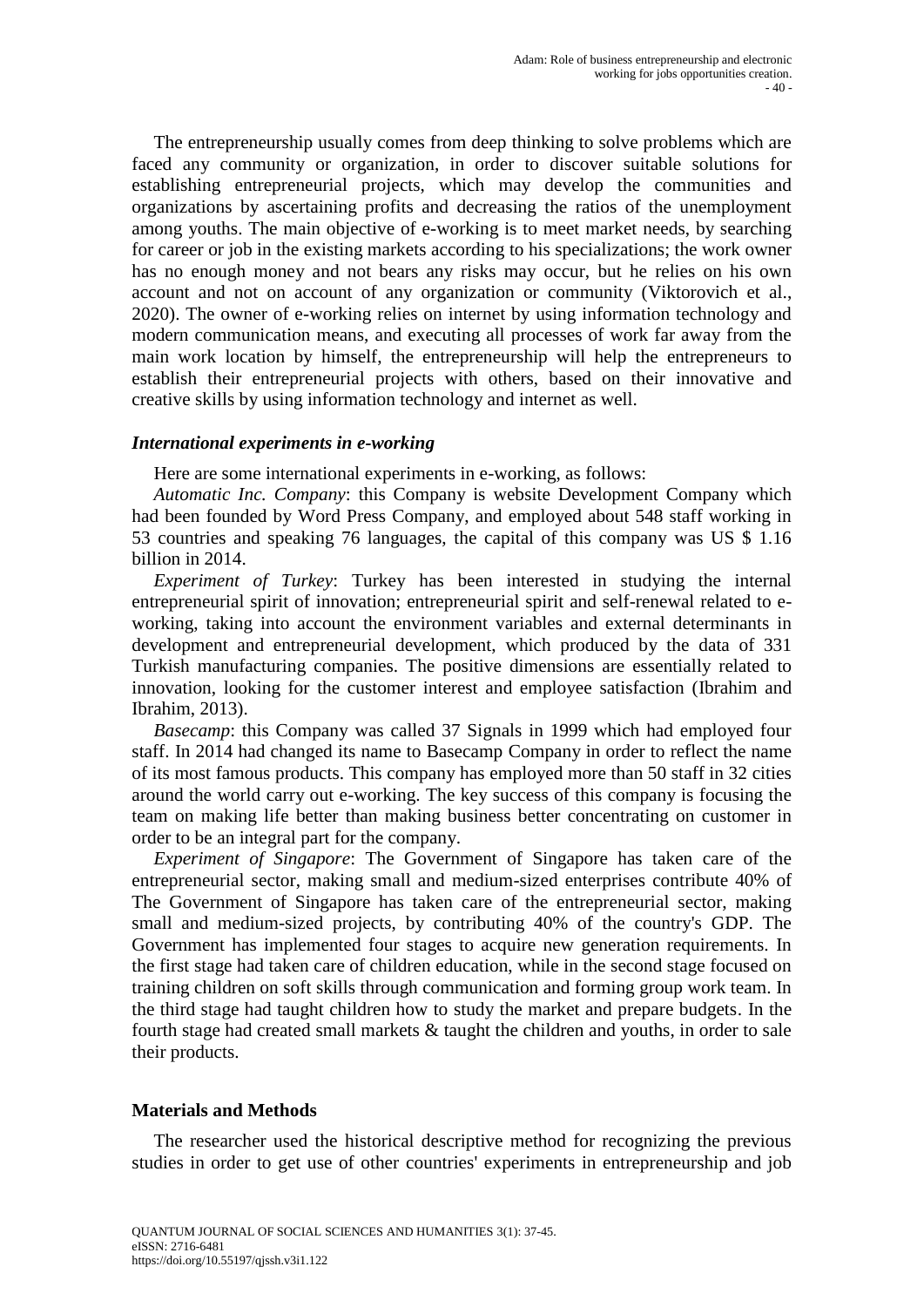creation, also has been used standard Deviation to measure the similarity of the responses of the targeted sample, moreover Chi square was used to test the hypothesis not to exceed significant level 0.05 will be accepted, but if is exceeded 0.05 this hypothesis will be rejected, also the Statistical Package for Social Sciences (SPSS) has been used for analyzing the collected data from the targeted sample in Kenana Sugar Company.

### **Results and Discussion**

The field of study was conducted in Kenana Sugar Company, which is considered as one of the leading companies in sugar production, ethanol and animal feed, by using technical infrastructures such as; computers and the Internet in the operational processes, administrative and financial activities. Kenana had adopted technological transformation in 2007, which had resulted to the redundancy of non-proactive manpower and increasing the wages and salaries of the remaining employees, after creating new jobs based on their competencies and technical capabilities. The targeted sample was consisted of 30 persons, to whom the questionnaires had been distributed. The researcher divided the main research hypothesis into three variables: entrepreneurship, e-working and job creation, for collecting data & information form the targeted sample.

*Table 1* indicated that the average mean of the first variable of 4.43 is greater than assumed mean being 03, and this is the result of the acceptance of the targeted sample for quoted phrases. The average of standard deviation 0.66 is less than one, which revealed homogeneity, similarity and validity of all responses of the said sample of the first variable phrases. *Table 2* revealed the Asmp. Significance is less than 0.050 for the first variable, which is indicated no significant differences in the responses of the selected sample of data analysis, which is resulting acceptance all phrases of the first variable (entrepreneurship). *Table 3* indicated that the general average of mean of the first variable 4.19 is greater than assumed mean being 03, which is showed the acceptance of the targeted sample for quoted phrases. The average standard deviation 0.79 is less than one, which revealed homogeneity, similarity and validity of the responses of the targeted sample in terms of the second variable phrases. *Table 4* revealed the Asmp. Significance is less than 0.050 for the second variable, which is indicated no significant differences in the responses of the targeted sample in terms of data analysis, which is resulting acceptance of the phrases of the second variable (eworking). *Table 5* indicated that the general average of mean of the first variable 4.19 is greater than assumed mean being 03, which is showed the acceptance of the targeted sample for quoted phrases. The average of standard deviation 0.79 is less than one, which revealed homogeneity, similarity and validity of the responses of the targeted sample in terms of the third variable phrases. *Table 6* showed the Asmp. Significant is less than 0.050 for the second variable, which is indicated no significant differences in the responses of the targeted sample in terms of data analysis, which is resulting acceptance of the phrases of the second variable (job creation).

*Table 1. Mean and standard deviation of the entrepreneurship.*

| No | <b>Phrases</b>                                                               | Mean | Standard deviation |
|----|------------------------------------------------------------------------------|------|--------------------|
|    | The ability to manage and organize time creates job opportunities            | 4.50 | 0.57               |
|    | Using technical means helps for job opportunities creation                   | 4.20 | 0.81               |
|    | Taking advantage of other people's experiences promotes job creation         | 4.53 | 0.73               |
|    | The initiative and the use if available resources contribute to job creation | 4.53 | 0.57               |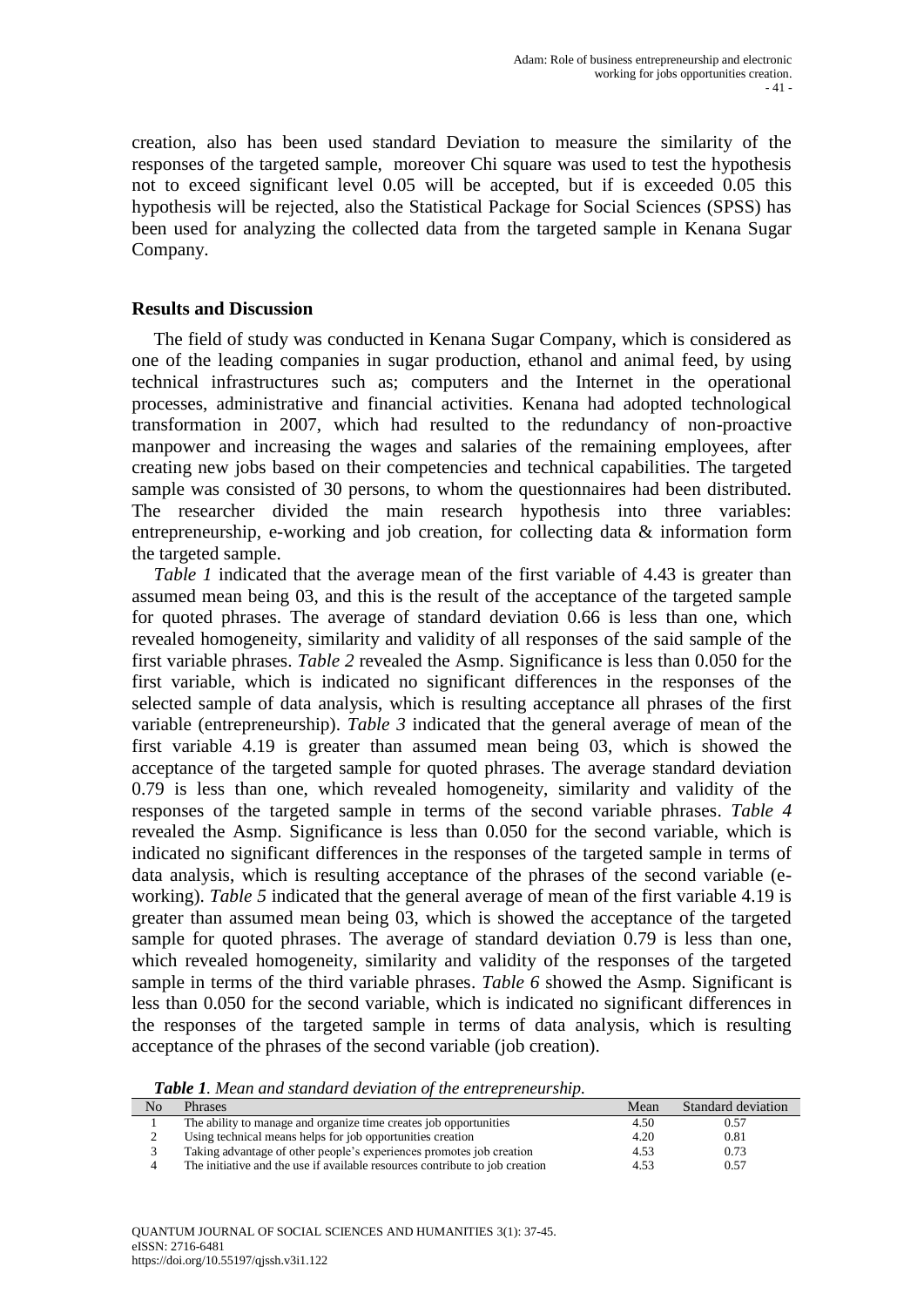| Creative skills and abilities play an active role in creating employment opportunities | 0.6. |
|----------------------------------------------------------------------------------------|------|
| General average                                                                        | 0.66 |

| No | <b>Phrases</b>                                                                         | Chi    | Degree of | Asmp |
|----|----------------------------------------------------------------------------------------|--------|-----------|------|
|    |                                                                                        | square | freedom   | sig. |
|    | The ability to manage and organize time creates job opportunities                      | 12.60  | 2.00      | 0.00 |
|    | Using technical means helps for job opportunities creation                             | 20.93  | 3.00      | 0.00 |
|    | Taking advantage of other people's experience promotes job creation                    | 15.20  | 2.00      | 0.00 |
|    | The initiative and the use of available resources contribute to job creation           | 13.40  | 2.00      | 0.00 |
|    | Creative skills and abilities play an active role in creating employment opportunities | 9.80   | 2.00      | 0.00 |
|    | General average                                                                        | 14.38  | 2.20      | 0.00 |

#### *Table 2. Chi square, DF and asmp. significance of the entrepreneurship.*

#### *Table 3. Mean and standard deviation of the e-working.*

| No | <b>Phrases</b>                                                                      | Mean | Standard deviation |
|----|-------------------------------------------------------------------------------------|------|--------------------|
|    | E-working gives you confidence in choosing your customers by yourself               | 4.20 | 0.85               |
|    | E-workung provides a balance between social life requirements                       | 4.23 | 0.63               |
|    | E-working helps you to get necessary experience without a trainer                   | 4.00 | 0.95               |
|    | E-working makes you responsible for yourself and nobody has a right to contril your | 4.43 | 0.68               |
|    | decisions                                                                           |      |                    |
|    | E-working gives you security and job stability                                      | 4.13 | 0.82               |
|    | General average                                                                     | 4.19 | 0.79               |

#### *Table 4. Chi square, DF and asmp. significance of the e-working.*

| No | <b>Phrases</b>                                                                      | Chi    | Degree of | Asmp |
|----|-------------------------------------------------------------------------------------|--------|-----------|------|
|    |                                                                                     | square | freedom   | sig. |
|    | E-working gives you confidence in choosing your customers by yourself               | 12.13  |           | 0.00 |
|    | E-workung provides a balance between social life requirements                       | 9.80   |           | 0.00 |
|    | E-working helps you to get necessary experience without a trainer                   | 6.53   |           | 0.00 |
| 4  | E-working makes you responsible for yourself and nobody has a right to contril your | 8.60   |           | 0.00 |
|    | decisions                                                                           |        |           |      |
|    | E-working gives you security and job stability                                      | 12.13  |           | 0.00 |
|    | General average                                                                     | 9.83   | 2.80      | 0.00 |

#### *Table 5. Mean and standard deviation of the job creation.*

| No | <b>Phrases</b>                                                                  | Mean | Standard deviation |
|----|---------------------------------------------------------------------------------|------|--------------------|
|    | You can manage your business from anywhere to create a new job opportunity      | 4.20 | 0.85               |
|    | Innovation and talent development create job                                    | 4.23 | 0.63               |
|    | Self-confidence and self-belief contrinute to job creation                      | 4.00 | 0.95               |
|    | The study and analysis of markets and consumers help create job opportunities   | 4.43 | 0.68               |
|    | Knowledge of the variables of the external environment create job opportunities | 4.13 | 0.63               |
|    | General average                                                                 | 4.19 | 0.79               |

#### *Table 6. Chi square, DF and asmp. significance of the job creation.*

| No | <b>Phrases</b>                                                                  | Chi    | Degree of | Asmp |
|----|---------------------------------------------------------------------------------|--------|-----------|------|
|    |                                                                                 | square | freedom   | sig. |
|    | You can manage your business from anywhere to create a new job opportunity      | 12.13  |           | 0.00 |
|    | Innovation and talent development create job                                    | 9.80   |           | 0.00 |
|    | Self-confidence and self-belief contrinute to job creation                      | 6.53   |           | 0.00 |
|    | The study and analysis of markets and consumers help create job opportunities   | 8.60   |           | 0.00 |
|    | Knowledge of the variables of the external environment create job opportunities | 12.13  |           | 0.00 |
|    | General average                                                                 | 9.83   | 2.80      | 0.00 |

The results of the analysis of the three variables being: entrepreneurship, telework and job opportunities creation proved the acceptance of the main research hypothesis, which is revealed the statistical significance relationship between entrepreneurship, electronic working and job opportunities creation in Kenana Sugar Company (Sudan). In accordance with the objectives of the study, literature review reference and previous studies related to the subject of study, the following findings can be stated as: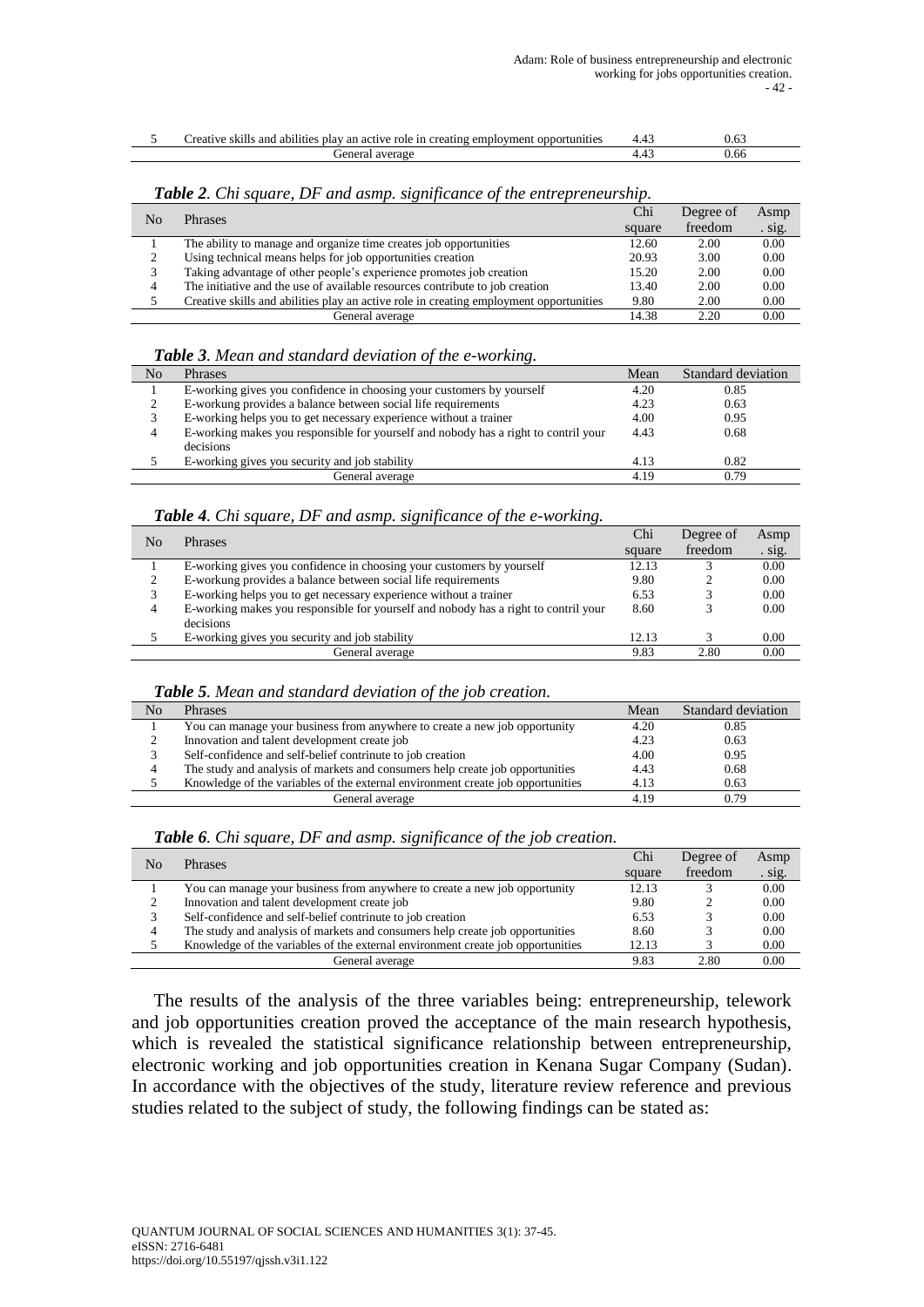(1) Ibrahim and Ibrahim (2013), their study aimed at identifying the science of entrepreneurship and its role in the efficiency of the performance of institutions. The main finding revealed that the products of projects satisfied the need of the customers, while the important recommendation pointed out to put full attention to business entrepreneurship which needs to be taught in educational institutions. This study agreed with this study in terms of its recommendation, while the difference revealed the interest in electronic infrastructure contributes to the innovation, creativity which is resulted to application of e-working.

(2) UNICEF (2019), where the study aimed at evaluating the experience of eworking in the Gaza Strip, and the most important findings reached and found that the level of knowledge about the work remotely is weak, and the most prominent recommendations are the need for attention of ministries and trade unions concerned with training courses on e-working and encouraging young people to set up telecommuting projects. This study agreed with study in encouraging young people to undertake projects for reducing the problem of unemployment, but this paper indicated the importance of technological infrastructure, which is encouraging innovation of implementation e-working.

(3) Park (2017) their study aimed to study the concept of e-working by drawing it in local, regional and international experiences; the researchers explored the views of women with special needs, in order to raise recommendations for activating eworking according to ambitions of the community. This study agreed with this study in taking in account previous experience in the field of e-working, at the same it was indicated the importance of technological infrastructure, which is encouraging innovation for implementation e-working.

(4) Eryılmaz (2017), his study aimed to recognize the existing models in business administration education and their relation to the teaching and development of entrepreneurship among students, the study concluded to some findings such as; entrepreneurship course can be developed in proportion to the skills of preparing projects and transforming the ideas into practical reality, while the study recommended that Sudanese business schools to develop proposals in terms of entrepreneurship courses in the academic methodizing. This study agreed with this study in considering leadership as an educational curriculum, but this paper indicated the importance of technological infrastructure, which is encouraging innovation of implementation e-working.

(5) Karadeniz and Yailmaz Özdemir (2009), their study aimed at diagnosing the reality and obstacles of entrepreneurship in the Palestinian economy. The main finding of the study is; general benefit from the existence of obstacles that limit the application of entrepreneurship. The important recommendation submitted by the researcher is; it is necessary to implement entrepreneurship, in order to improve the quality of Palestinian pioneering works. This study agreed with this study in terms contribution of entrepreneurship in growth of the national economy, but this study not taking in account the technological infrastructure which has become major obstacle in implementation of e-working.

(6) Zain and Hassan (2007), their study aimed at recognizing the relationship between corporate entrepreneurship (CE) and company performance in a hostile business environment of a developing country, by using survey data obtained from 55 Malaysian construction firms. Among others, this study found that: CE strongly influenced company growth in a hostile business environment; also, CE exists at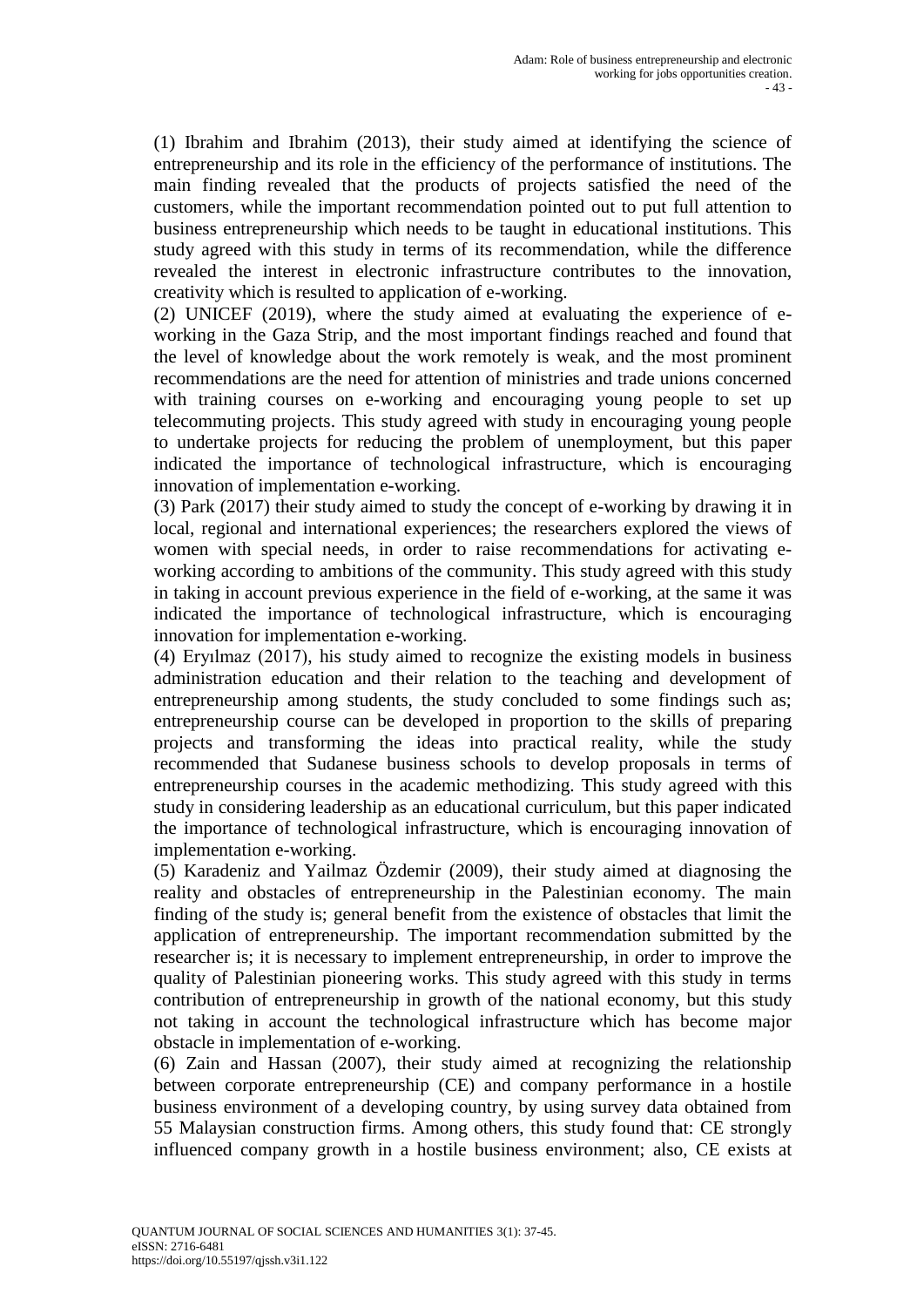more than one level within a business organization. This study agreed with this study in taking in account entrepreneurship in organizations, but differed from e-working applications for creation future career.

### **Conclusion**

According to the literature of the study and the results of statistical analysis of the data collected from the field study, the researcher reached to several findings namely: entrepreneurship and teleworking play a pivotal role in job creation; the study and analysis of markets and consumers help create employment opportunities; the initiative and benefit from available resources and pilot experiences contribute to the creation of employment opportunities; working remotely makes you responsible for yourself and does not control the decision of anyone else; working remotely distinguishes between the requirements of social life and the work it performs; working remotely helps you get the necessary experience without a coach.

In light of the above findings, the researcher recommends it is so necessary to take care of technical devices and infrastructure to support teleworking or electronic working; encouraging employees and their support for creativity and innovation and the need to enhance self-confidence and self-belief and accept risks for the implementation of telework projects; study and analysis of the variables of the external environment (ambient) in order to create pioneering jobs; choosing the work that ensures the confidence of your customers and customers in the purchase of your products or services; work on the development of your skills and technical and administrative capabilities to operate remotely in order to obtain the necessary experience without a coach; the researcher recommends that university graduates be projects that graduate solutions to real problems to be the nucleus of future work to reduce the problem of unemployment.

According to researcher's observations, the suggestions are raised on entrepreneurship projects should be related to the reality of the State and a solution to its problems; supporting and funding governments in developing countries graduation projects aimed at reducing the problem of unemployment; encourage and motivate the owners of creative and innovative ideas at the individual or group for e-working; make smart partnerships with private companies and employers to take care of entrepreneurial projects; preparing database of the creators of companies or those who are working from homes, and communicating them afterwards to know their future projects, accordingly.

### **Acknowledgement**

This research is self-funded.

### **Conflict of interest**

The author confirms that there is no conflict of interest with any parties involved with this study.

#### **REFERENCES**